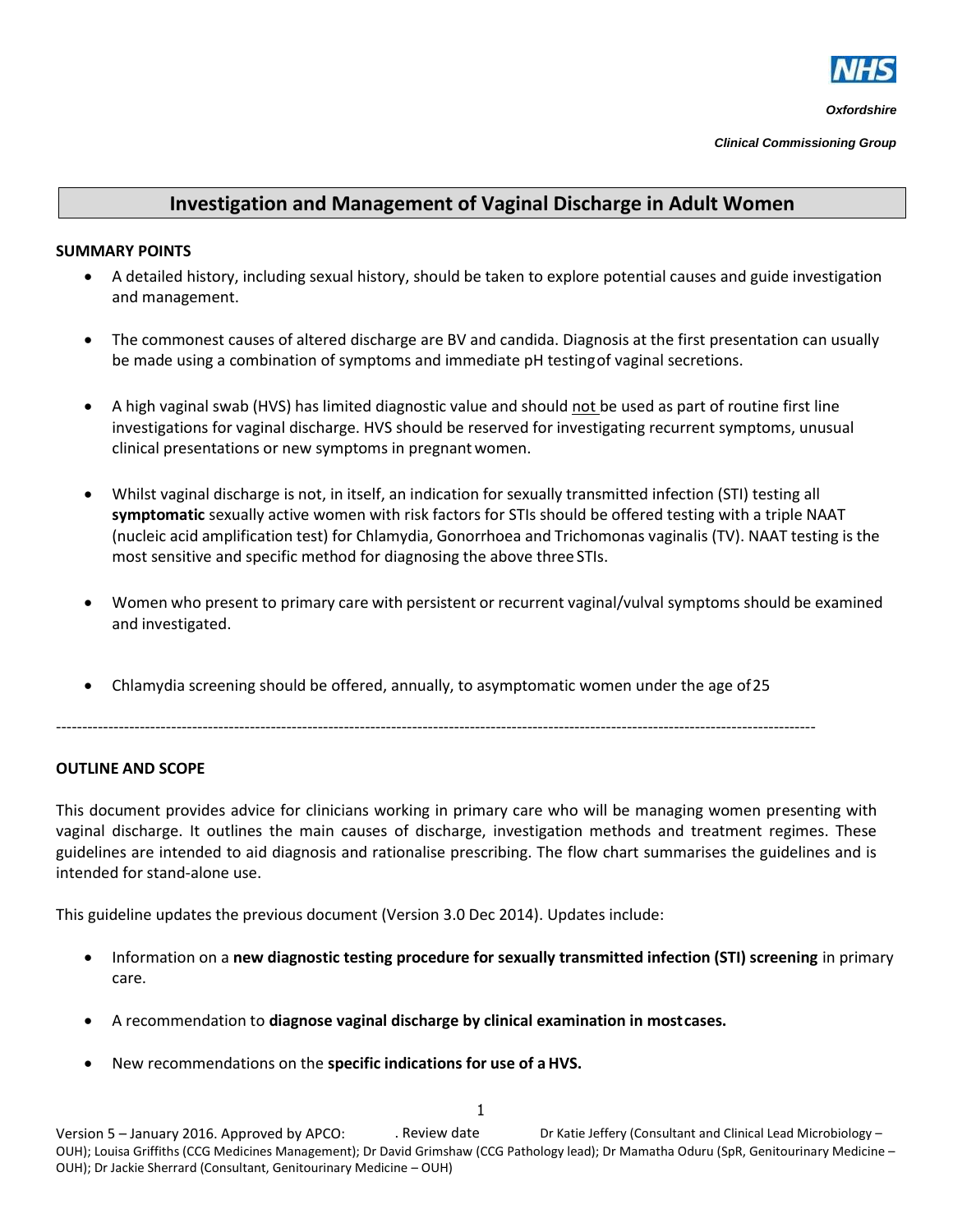

*Clinical Commissioning Group*

#### **VAGINAL DISCHARGE**

Normal physiological discharge changes with the menstrual cycle. It is thick and sticky for most of the cycle, but becomes clearer, wetter, and stretchy for a short period around the time of ovulation. These changes do not occur in women using oral contraceptives<sup>1</sup>.

The vagina is colonised with commensal bacteria (normal vaginal flora including lactobacilli) and the environment is normally acidic (pH < 4.5).

Only the patient can be aware of her own "normal" amount and type of discharge. The normal discharge may increase:

- **Premenstrually**
- At time of ovulation  $\overline{2}$
- When commenced on HRT or hormonal contraception  $\overline{2}$
- $\overline{2}$ Pregnancy

#### **CAUSES OF ABNORMAL VAGINAL DISCHARGE**

Abnormal vaginal discharge is characterized by a change of colour, consistency, volume, or odour, and may be associated with symptoms such as itch, soreness, dysuria, pelvic pain, or intermenstrual or post-coital bleeding<sup>1</sup>. It is most commonly caused by infection; less commonly, abnormal vaginal discharge can have a non-infective cause<sup>1</sup>.

### **Table 1: Causes of altered vaginal discharge in women of reproductive age<sup>2</sup>**

| <b>Infective</b><br>(non-sexually transmitted) | <b>Infective</b><br>(sexually transmitted) | <b>Non-infective</b>                               |
|------------------------------------------------|--------------------------------------------|----------------------------------------------------|
| Candida                                        | Chlamydia trachomatis                      | Foreign bodies<br>(retained tampons, condoms, etc) |
| Bacterial vaginosis (BV)                       | Neisseria gonorrhoea                       | Cervical polyps and ectopy                         |
|                                                | Trichomonas vaginalis (TV)                 | Genital tract malignancy                           |
|                                                | Herpes simplex virus                       | Fistulae                                           |
|                                                |                                            | Allergic reactions and genital<br>dermatoses       |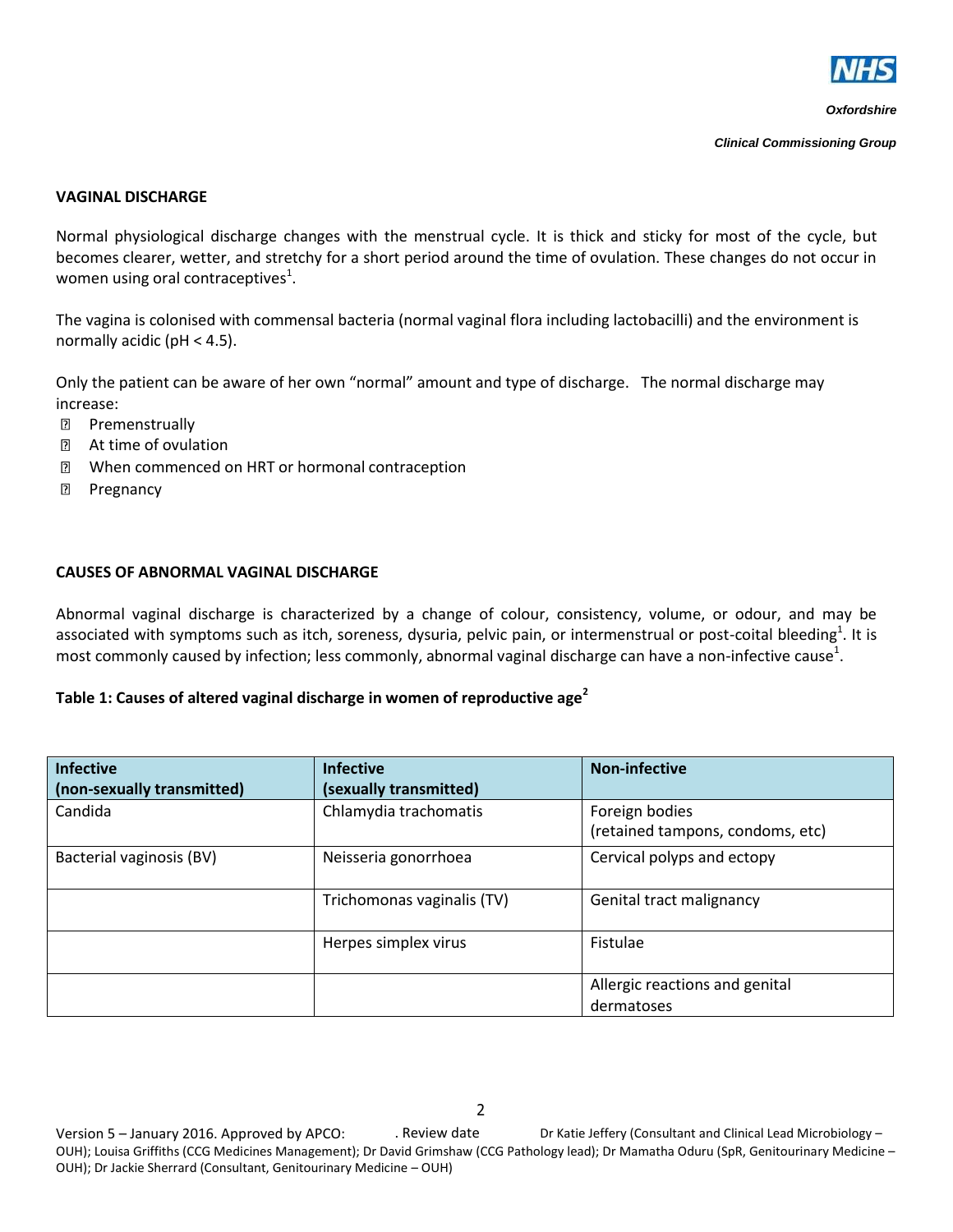

*Clinical Commissioning Group*

### **NON-SEXUALLY TRANSMITTED INFECTIONS**

### **Candida <sup>2</sup>**

- Vulvo-vaginal candidiasis is caused by overgrowth of yeasts, predominantly Candida albicans (70-90% of cases) and non-albicans species (mainly Candida glabrata) in the remainder.
- Candida thrives in oestrogenised environments thus is more common during the reproductive years and during pregnancy.
- It is more common in patients with background immunosuppression (e.g. Diabetes mellitus, steroid therapy, HIV, chemotherapy etc) or after a patient has received a recent antibiotic course. Candida is commonly found in individuals who are not sexually active.

# **Bacterial vaginosis 2, 3**

- BV is the most common cause of abnormal discharge in women of childbearing age. It may be asymptomatic or may exhibit classical clinical symptoms and signs (see table 2).The vaginal flora is dominated by many anaerobic and facultative anaerobic bacteria; concentrations may be up to a thousand-fold greater than normal. This overgrowth of anaerobic bacteria leads to an increase in vaginal pH. In BV, the pH of vaginal fluid is elevated above 4.5 and may be up to 6.0.
- There is a growing body of evidence suggesting that BV may be more common in women who are sexually active; thus it is considered 'sexually associated' rather than 'sexually transmitted'.

# **SEXUALLY TRANSMITTED INFECTIONS**

## **Chlamydia trachomatis 2, 4**

- Chlamydia is caused by the obligate intracellular bacteria *Chlamydia trachomatis*.
- It is the most commonly reported curable bacterial STI in the UK, with approximately 70% of infections in people aged 16-25.
- The majority of cases in men and women are asymptomatic. However women may present with abnormal discharge due to cervicitis plus abnormal bleeding (postcoital or intermenstrual), dysuria or symptoms of pelvic inflammatory disease.

## **Neisseria Gonorrhoea <sup>5</sup>**

- Gonorrhoea is caused by a Gram negative intracellular diplococci, *Neisseriagonorrhoea*.
- Up to 50% of women are asymptomatic but some may present with abnormal vaginal discharge, pelvic pain or dysuria.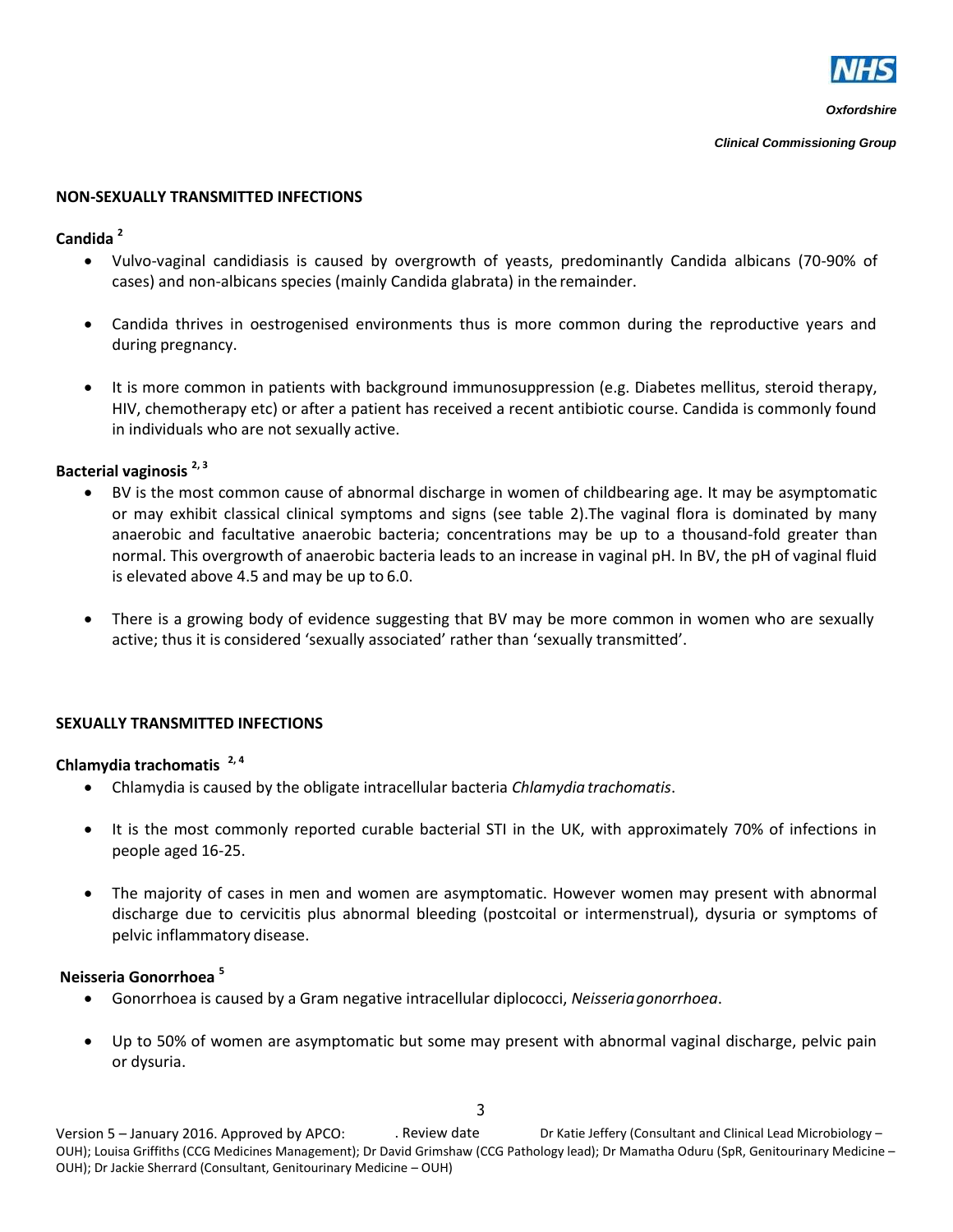

*Clinical Commissioning Group*

### **Trichomonas vaginalis <sup>6</sup>**

- Trichomonas vaginalis is a flagellated protozoan which is sexually transmitted.
- The organism is found in the vagina, urethra and paraurethral glands.
- 10-50% of women may be asymptomatic and the remainder may present with abnormal discharge, vulvitis and malodour (see table 2)

### **Herpes simplex virus <sup>7</sup>**

 Herpes simplex virus (HSV) types 1 and 2 usually present with external genital ulceration. Occasionally, ulceration of the cervix may cause abnormal and increased vaginal discharge. This may occur in the absence of genital lesions.

### **NON-INFECTIVE CAUSES**

- $\boxed{2}$  A retained foreign body such as a tampon, condom, or vaginal sponge.
- **P** Cervical ectopy or polyps
- ิ้ี่ ⊠ Tumours of the vulva, vagina, cervix, and endometrium
- ⊡ Atrophic vaginitis in post-menopausal women.
- $\overline{?}$ Inflammation due to allergy or irritation caused by substances such as deodorants, lubricants, and disinfectants.

### **Table 2: Clinical features associated with the three most common causes of vaginal discharge during the reproductive years<sup>8</sup>**

| <b>Feature</b>      | <b>Vulvovaginal candidiasis</b>                          | <b>Bacterial vaginosis</b>                                            | <b>Trichomoniasis</b>                                                |
|---------------------|----------------------------------------------------------|-----------------------------------------------------------------------|----------------------------------------------------------------------|
| <b>Symptoms</b>     | Thick white discharge                                    | Thin discharge                                                        | Scanty to profuse or frothy<br>vellow discharge                      |
|                     | Non-offensive odour                                      | Offensive or fishy odour                                              | Offensive odour                                                      |
|                     | Vulval itch<br>Superficial dyspareunia<br>Dysuria        | No discomfort or itch                                                 | Vulval itch or soreness<br>Dysuria Low abdominal pain<br>Dyspareunia |
| <b>Signs</b>        | Vulval erythema, oedema,<br>fissuring, satellite lesions | Discharge coating vagina and<br>vestibule<br>No inflammation of vulva | Vulvitis and vaginitis<br>'Strawberry' cervix                        |
| pH of vaginal fluid | Vaginal $pH < 4.5$                                       | Vaginal $pH > 4.5$                                                    | Vaginal $pH > 4.5$                                                   |
| <b>Microscopy</b>   | Yeasts and pseudo-hyphae                                 | "Clue" cells                                                          |                                                                      |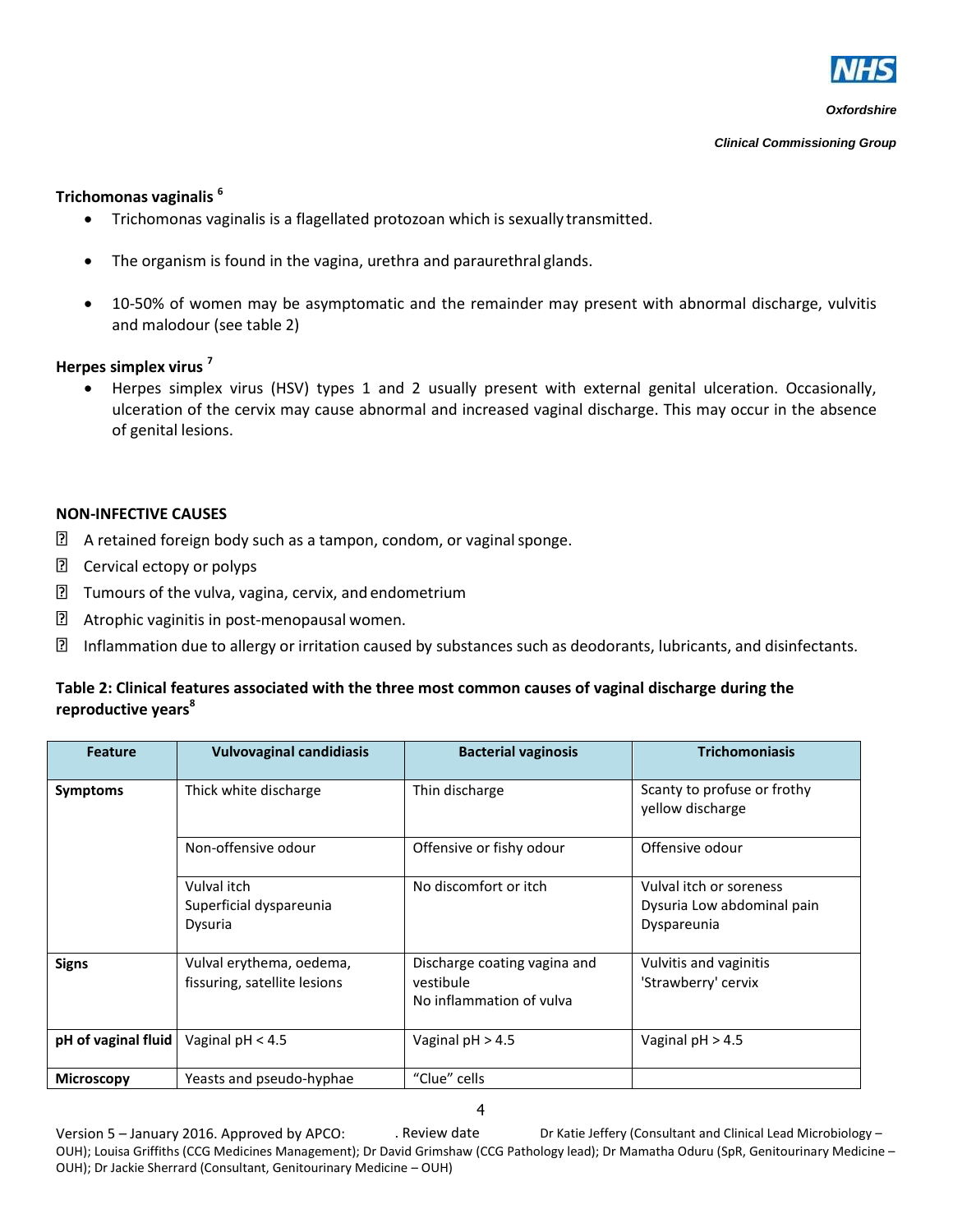

#### **MANAGEMENT OF WOMEN PRESENTING WITH VAGINAL DISCHARGE**

#### **Medical and sexual history**

It is paramount to take a history to ascertain the underlying cause of the altered vaginal discharge. The key points to be explored are documented in table 3 (see below).

#### **Table 3: Key history points for a woman presenting with vaginal discharge**

| Area                                           | <b>Questions</b>                                                                                                                                                                                                                                    |  |
|------------------------------------------------|-----------------------------------------------------------------------------------------------------------------------------------------------------------------------------------------------------------------------------------------------------|--|
| <b>Discharge</b>                               | "How does it differ from your normal discharge?"<br>Colour<br>$\bullet$<br>Consistency<br>Volume<br>Malodour                                                                                                                                        |  |
| Symptoms associated with the altered discharge | Vulval discomfort or irritation<br>$\bullet$<br>Vulval itch<br>Abnormal bleeding (post-coital or intermenstrual)<br>٠<br>Pelvic pain<br>Dyspareunia (deep or superficial)<br>Dysuria or urinary symptoms<br>Genital ulceration<br>Systemic symptoms |  |
| <b>Sexual history</b>                          | "Are you sexually active at the moment?"<br>Date of last sexual contact<br>Regular v casual partner (s), male or female<br>Number of partners in past 6 months<br>Condom use                                                                        |  |
| <b>Medical history</b>                         | Significant co-morbidities<br>$\bullet$<br>? underlying immunosuppression<br>Vaginal douching or excessive cleaning<br>Menstrual and gynaecological history<br>$\bullet$<br>Pre-existing skin conditions or atopy                                   |  |
| <b>Drug history</b>                            | Current drug history and allergies<br>$\bullet$<br>Current contraception<br>? recent antibiotic course<br>? tried any home treatments for discharge                                                                                                 |  |

Version 5 – January 2016. Approved by APCO: . . Review date Dr Katie Jeffery (Consultant and Clinical Lead Microbiology – OUH); Louisa Griffiths (CCG Medicines Management); Dr David Grimshaw (CCG Pathology lead); Dr Mamatha Oduru (SpR, Genitourinary Medicine – OUH); Dr Jackie Sherrard (Consultant, Genitourinary Medicine – OUH)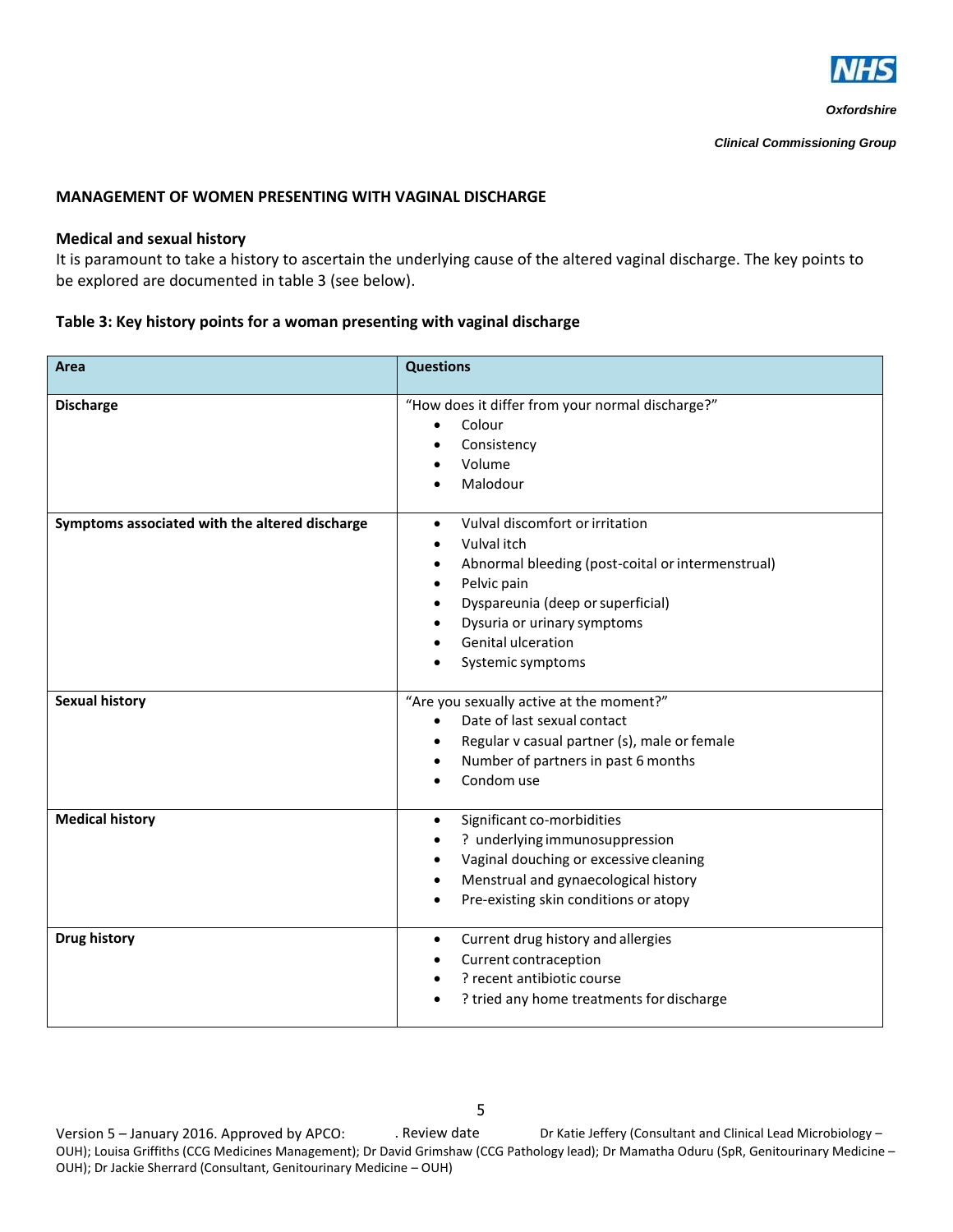

*Clinical Commissioning Group*

#### **Physical examination**

It should be standard practice to offer all patients with vaginal discharge a genital examination, but especially those with persistent or recurrent symptoms  $9.$  A chaperone should be offered for all intimate examinations  $^{10}$ .

Genital examination should include:

- **Examination of the vulva** (erythema, swelling, fissures, dermatoses,ulcers)
- **Speculum examination** (inspection of vaginal walls, cervix, look for foreign body,discharge)
- **Abdominal palpation and bimanual examination** (only if history suggestive of pelvic inflammatory disease or upper genital tract pathology).

#### **INVESTIGATIONS**

#### **Point of care testing for pH**

The pH of vaginal discharge can be very helpful in making a diagnosis during examination (as discussed in Table 2). *This guideline recommends that most patients should have bedside pH testing of vaginal discharge in preference to taking a HVS* (see next section for details and exceptions).

Vaginal secretions should be collected from the lateral vaginal walls using a swab or small loop. The sample should be applied to narrow range pH paper (pH 4-7). Vaginal pH testing can be used to assess the likelihood of Candida (pH < 4.5) or of BV or TV (pH >4.5) but it cannot distinguish between BV and TV <sup>2</sup>. Thus a bedside diagnosis can be made on the basis of history plus clinical signs and the pH of the discharge.



Version 5 – January 2016. Approved by APCO: . Review date Dr Katie Jeffery (Consultant and Clinical Lead Microbiology – OUH); Louisa Griffiths (CCG Medicines Management); Dr David Grimshaw (CCG Pathology lead); Dr Mamatha Oduru (SpR, Genitourinary Medicine – OUH); Dr Jackie Sherrard (Consultant, Genitourinary Medicine – OUH)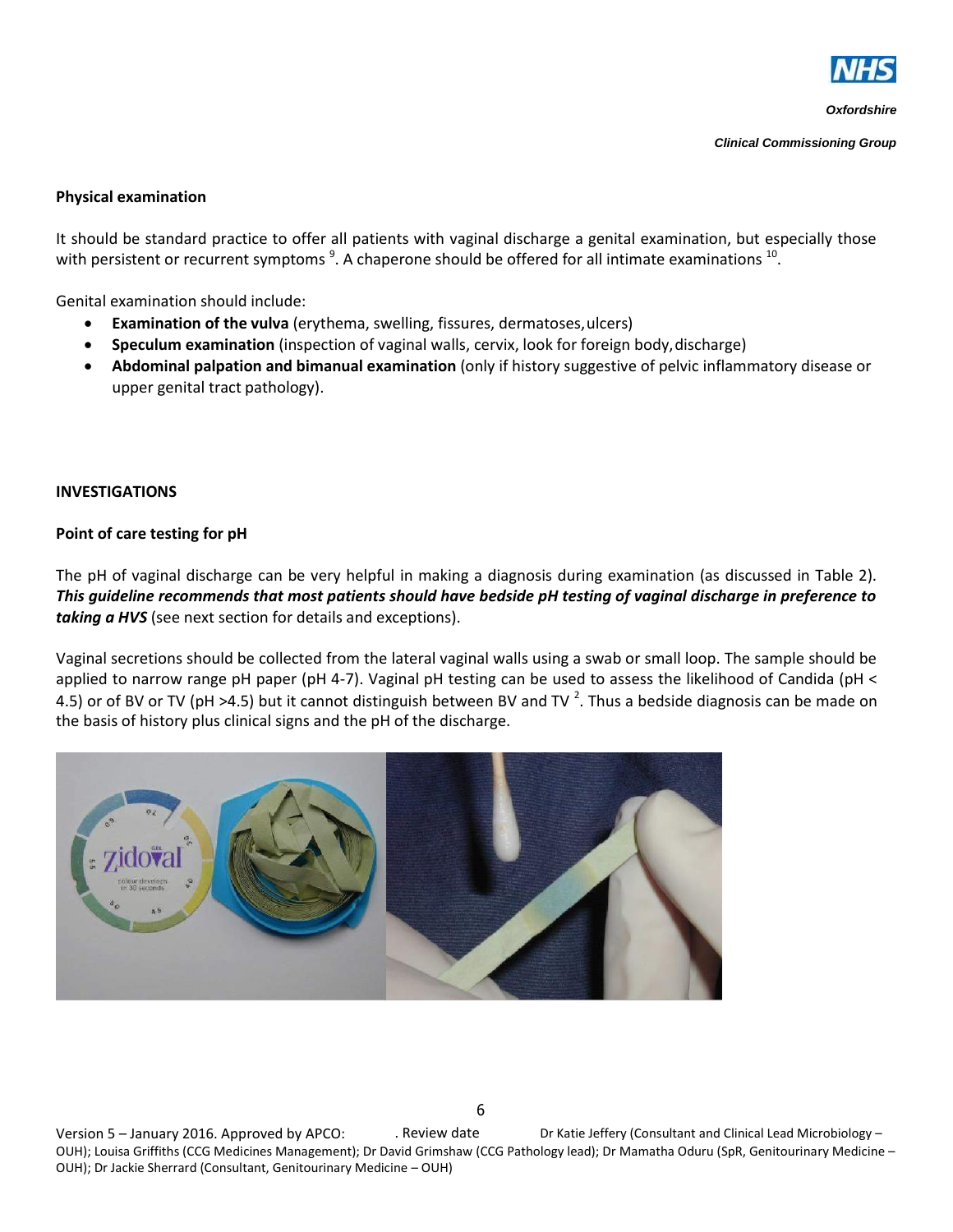

*Clinical Commissioning Group*

## **High vaginal swab**

*A HVS is not recommended in routine cases as it is unlikely to be of significant diagnostic value <sup>11</sup>* . **The situations where an HVS is indicated are:**

- Postnatal infection
- Pre & post termination of pregnancy
- Pre & post-operative gynaecological surgery
- Persistent or recurrent ( $\geq 4$  episodes/year) symptoms
- Symptoms not characteristic of candida or BV





LEFT: ESwab™ liquid-based collection and transport system (new) or

RIGHT: Charcoal swab

### **NAATs for Chlamydia, Gonorrhoea and TV**

A **symptomatic** patient **with** risk factors for STI should have a triple NAAT swab (either self-taken vulvo-vaginal swab or a clinician taken endocervical swab) for Chlamydia, Gonorrhoea and TV. Patients should also be offered serology for HIV and Syphilis to complete a routine sexual health screen.



Swab for patient taken sample Swab for clinician taken sample

### **Herpes simplex viral swab**

- If HSV is suspected, a clinician taken swab from genital lesions is recommended.
- This will confirm HSV infection and also specify between Type 1 and Type 2infection.
- A **black lid BD swab** should be used (same swab as cervical triple NAAT seeabove).
- A **separate** swab should be taken for triple NAAT testing (see above).

Version 5 – January 2016. Approved by APCO: . Review date Dr Katie Jeffery (Consultant and Clinical Lead Microbiology – OUH); Louisa Griffiths (CCG Medicines Management); Dr David Grimshaw (CCG Pathology lead); Dr Mamatha Oduru (SpR, Genitourinary Medicine – OUH); Dr Jackie Sherrard (Consultant, Genitourinary Medicine – OUH)

7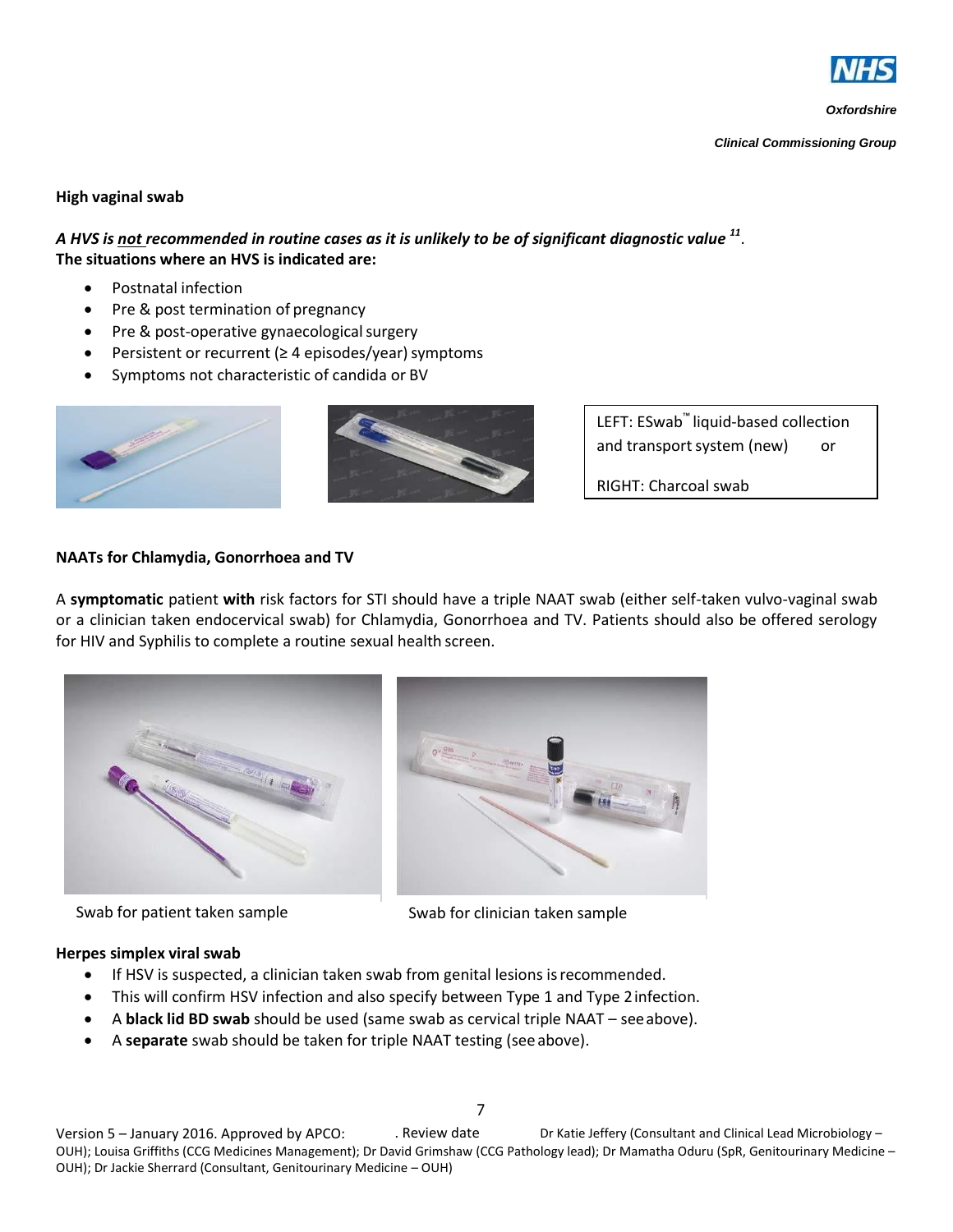

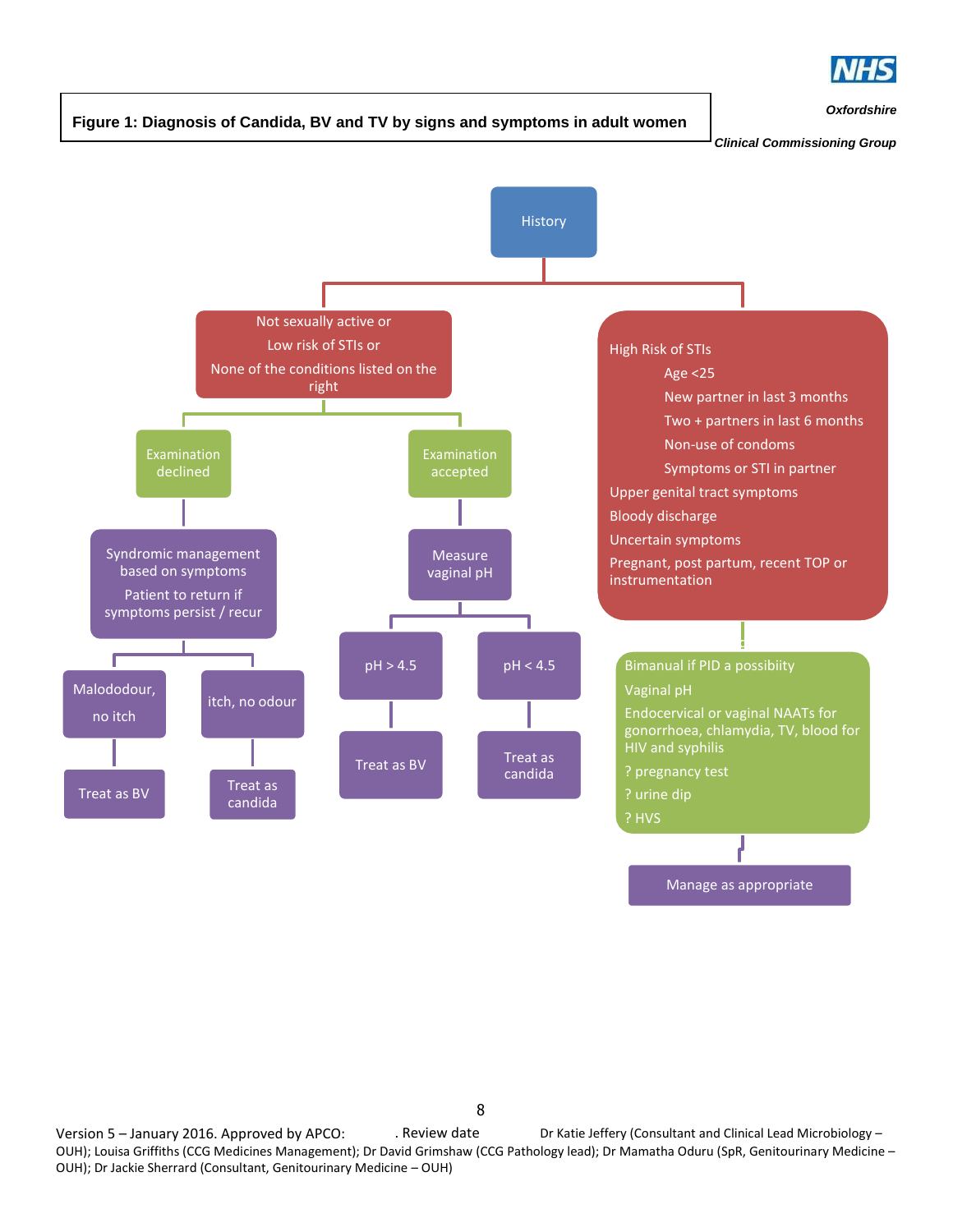

*Clinical Commissioning Group*

#### **Indications for referral to the sexual health clinic:**

- A positive gonorrhoea NAATs ALL should be referred as due to high levels of resistance to antimicrobials and Gonorrhoea cultures are required pre-treatment
- Trichomonas infection suspected
- Failure to respond to treatment
- Diagnostic uncertainty
- Recurrent symptoms not responding to first line treatment
- **•** Suspicion of pelvic inflammatory disease
- Partner notification

#### **TREATMENT**

Treatment should be in line with the local approved antimicrobial guidelines. A summary of the current recommendations (December 2015) are given in Table 4 below. Table 5 lists the current costs of the recommended treatments.

| <b>INFECTION</b>       | <b>COMMENTS</b>                                                 | <b>DRUG</b>                                               | <b>DOSE</b>                                                            | <b>DURATION OF TX</b> |
|------------------------|-----------------------------------------------------------------|-----------------------------------------------------------|------------------------------------------------------------------------|-----------------------|
| Vaginal<br>Candidiasis | All topical and oral<br>azoles give 75% cure. 1A+               | Oral Fluconazole <sup>1A+</sup><br>or                     | 150mg orally                                                           | stat                  |
| <b>BASHH</b>           |                                                                 | Clotrimazole <sup>1A+</sup>                               | 500mg pessary or<br>10% PV cream                                       | stat                  |
| PHE                    | In pregnancy: avoid oral<br>azole $2B$ and use                  | Pregnant or breastfeeding:<br>Clotrimazole <sup>3A+</sup> | 100mg pessary at<br>night                                              | 6 nights $5C$         |
| <b>CKS</b>             | intravaginal treatment<br>for 7 days. $3A+$ , 2,4B-             | or                                                        | 200mg pessary at<br>night                                              | 3 nights              |
|                        |                                                                 | Miconazole 2% cream 3A+                                   | 5g intra-vaginally<br><b>BD</b>                                        | 7 days                |
|                        | Failed vaginal candidiasis<br>treatment.                        | Examine and investigate.                                  |                                                                        |                       |
|                        | Recurrent proven<br>candida - patients<br>experiencing cyclical | Clotrimazole<br>or                                        | 500mg pessary<br>once weekly                                           | for 3-6 months        |
|                        | relapse that requires<br>suppressive therapy.                   | Fluconazole                                               | 150 mg orally<br>For three doses<br>Then 150 mg weekly<br>For 6 months | for 6 months          |

### **Table 4: Treatment of vaginal candidiasis, BV and TV**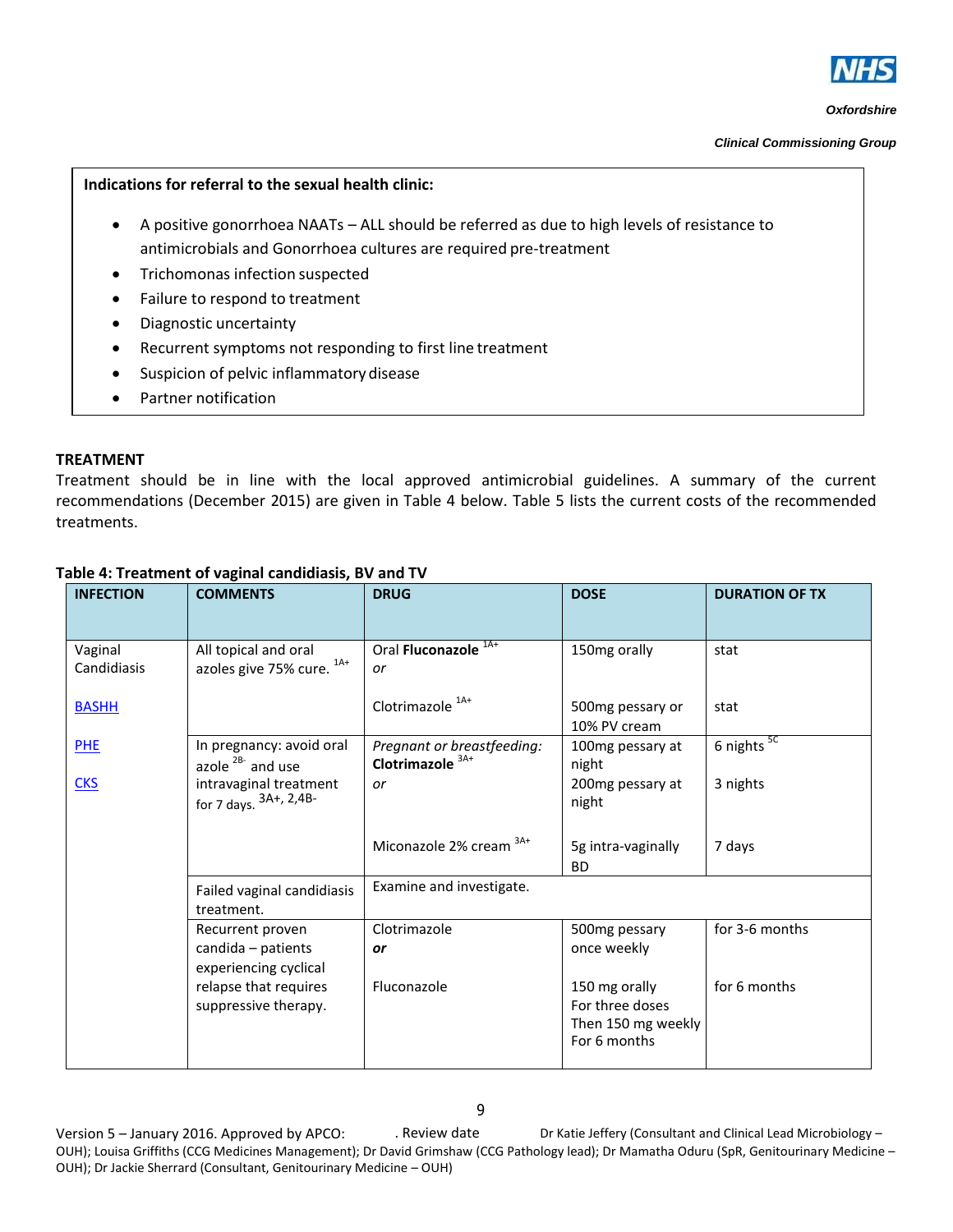

#### *Clinical Commissioning Group*

| Bacterial      | Oral metronidazole is as             | Metronidazole <sup>1,3A+</sup>      | 400mg BD            | $5 - 7$ days $1A +$ |
|----------------|--------------------------------------|-------------------------------------|---------------------|---------------------|
| Vaginosis      | effective as topical                 | or                                  | or $2g$             | stat $3A+$          |
|                | treatment <sup>1A+</sup> but is      |                                     |                     |                     |
| <b>BASHH</b>   | cheaper.                             | Metronidazole 0.75%                 | 5g applicatorful at | 5 nights $^{1A+}$   |
|                | Less relapse with 5-7 day            | vaginal gel <sup>1A+</sup>          | night               |                     |
| <b>PHE</b>     | than 2g stat at 4 wks. $3A+$         | or                                  |                     |                     |
|                | Pregnant <sup>2A+</sup> /breastfeedi |                                     |                     |                     |
| <b>CKS</b>     | ng: avoid 2g stat. 3A+,4B-           | Clindamycin 2% cream <sup>1A+</sup> | 5g applicatorful at | 7 nights $1A+$      |
|                | Treating partners does               |                                     | night               |                     |
|                | not reduce relapse <sup>5B+</sup>    |                                     |                     |                     |
|                | Failed bacterial vaginosis           | Examine and investigate.            |                     |                     |
|                | treatment                            |                                     |                     |                     |
| Trichomoniasis | Treat partners and refer             | Metronidazole <sup>4A+</sup>        | 400mg BD            | 5-7 days $4A+$      |
|                | to sexual health service             |                                     | or $2g$             | stat $4A+$          |
| <b>BASHH</b>   | $1B+$                                |                                     |                     |                     |
|                | In pregnancy or                      |                                     |                     |                     |
| PHE,           | breastfeeding: avoid 2g              |                                     |                     |                     |
|                | single dose                          |                                     |                     |                     |
| <b>CKS</b>     | metronidazole                        |                                     |                     |                     |

#### **Table 5: Costs of recommended treatments**

| <b>DRUG</b>                                           | <b>DOSE</b>                  | <b>DURATION OF TX</b> | <b>COST</b>                |  |
|-------------------------------------------------------|------------------------------|-----------------------|----------------------------|--|
| <b>Vaginal candidiasis</b>                            |                              |                       |                            |  |
| Clotrimazole                                          | 500 mg pessary               | stat                  | £3.45 <sup>a</sup>         |  |
|                                                       | 10% PV cream                 | stat                  | £6.23 <sup>a</sup>         |  |
|                                                       | 100 mg pessary at night      | 6 nights              | £3.50 <sup>a</sup>         |  |
| Fluconazole                                           | 150 mg orally                | stat                  | £1.02 <sup>a</sup>         |  |
| Miconazole 2% cream                                   | 5 g intravaginally BD        | 7 days                | £4.33 <sup>b</sup>         |  |
| <b>Recurrent vaginal candidiasis</b>                  |                              |                       |                            |  |
| Clotrimazole                                          | 500mg pessary once weekly    | 3-6 months            | £41.40-£82.80 <sup>a</sup> |  |
| Fluconazole                                           | 100mg oral once weekly       | 3-6 months            | £3.63-£7.27 $^a$           |  |
| 400mg oral once monthly at the<br><b>Itraconazole</b> |                              | 3-6 months            | £3.66 - £7.33 $a$          |  |
|                                                       | expected time of symptoms    |                       |                            |  |
| <b>Bacterial vaginosis</b>                            |                              |                       |                            |  |
| Metronidazole                                         | 400mg BD                     | 7 days                | £0.89 <sup>a</sup>         |  |
| Metronidazole                                         | 2g                           | stat                  | £0.32 <sup>a</sup>         |  |
| Metronidazole 0.75%                                   | 5 g applicator at night      | 5 nights              | E4.31 <sup>b</sup>         |  |
| vaginal gel                                           |                              |                       |                            |  |
| Clindamycin 2%                                        | 5 g applicator at night      | 7nights               | £10.86 <sup>a</sup>        |  |
| <b>Trichomoniasis</b>                                 |                              |                       |                            |  |
| Metronidazole                                         | 400mg BD                     | 5-7 days              | £0.89 <sup>a</sup>         |  |
| Metronidazole                                         | 2g                           | stat                  | £0.32 <sup>a</sup>         |  |
|                                                       | = most cost effective option |                       |                            |  |

= pregnancy

a - Drug Tariff. December 2014

b - Chemist & Druggist. Dec 2014

Version 5 – January 2016. Approved by APCO: . . Review date Dr Katie Jeffery (Consultant and Clinical Lead Microbiology – OUH); Louisa Griffiths (CCG Medicines Management); Dr David Grimshaw (CCG Pathology lead); Dr Mamatha Oduru (SpR, Genitourinary Medicine – OUH); Dr Jackie Sherrard (Consultant, Genitourinary Medicine – OUH)